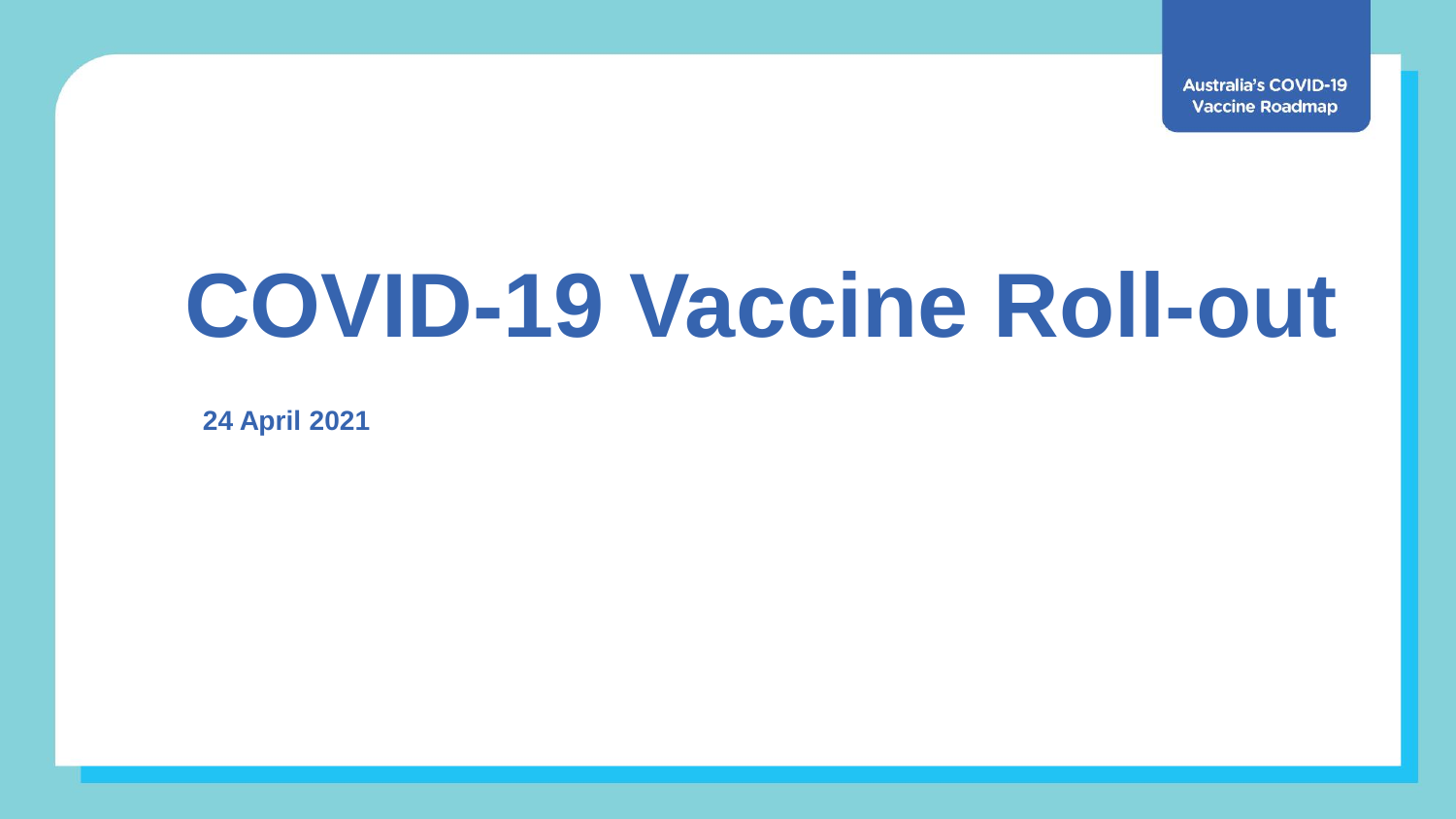**Australia's COVID-19 Vaccine Roadmap** 

## **Total vaccine doses**

**Data as at: 23 Apr 2021**



**Commonwealth vaccine doses VIC VIC VIC QLD VIC TAS SA ACT NT 191,745 185,535 136,196 87,645 33,305 53,146 24,290 15,042** (+3,109 last 24 hours) (+2,343 last 24 hours) (+2,276 last 24 hours) (+1,017 last 24 hours) (+666 last 24 hours) (+425 last 24 hours)

(+13,376 last 24 hours)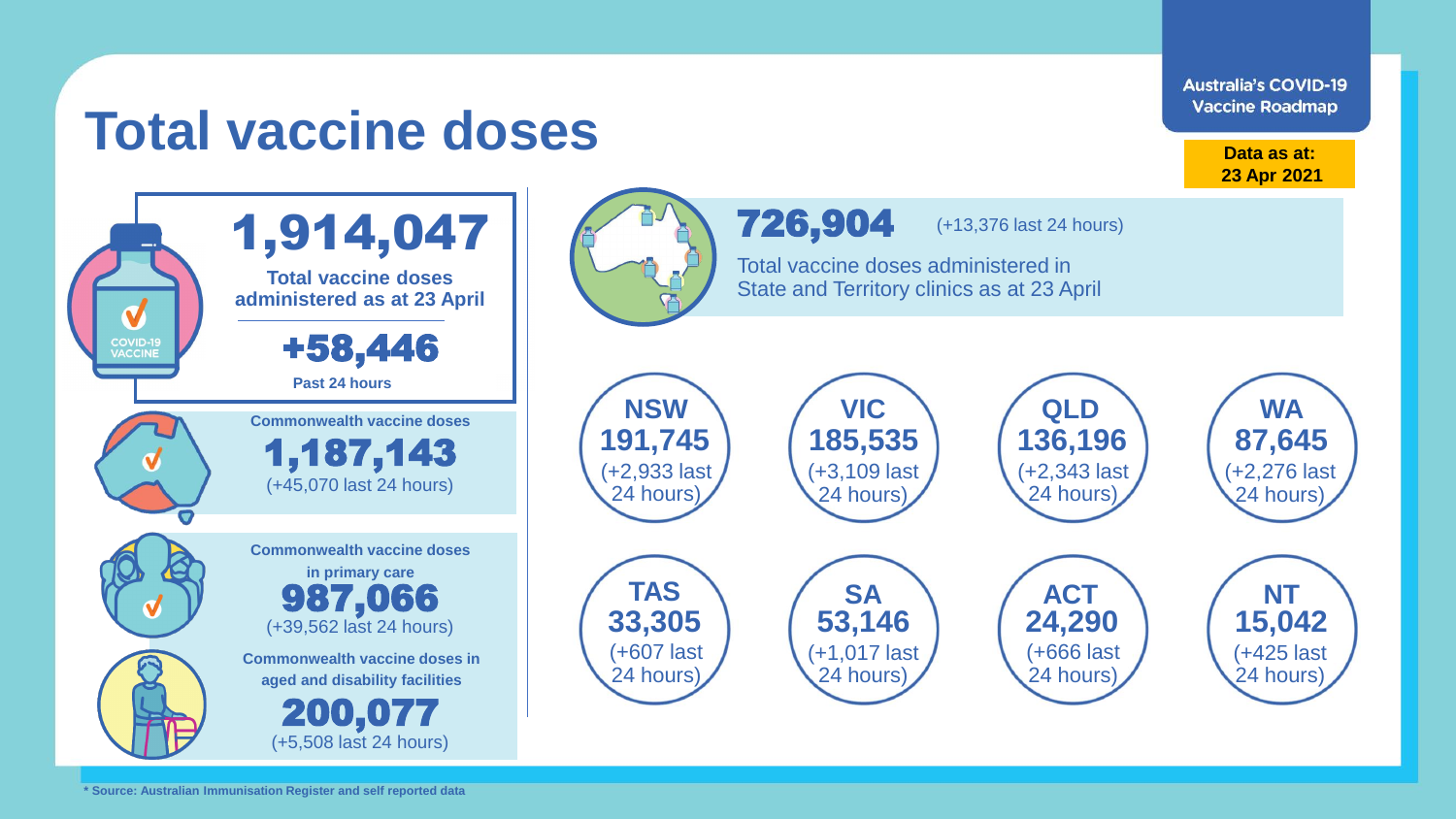

Data as at 23 Apr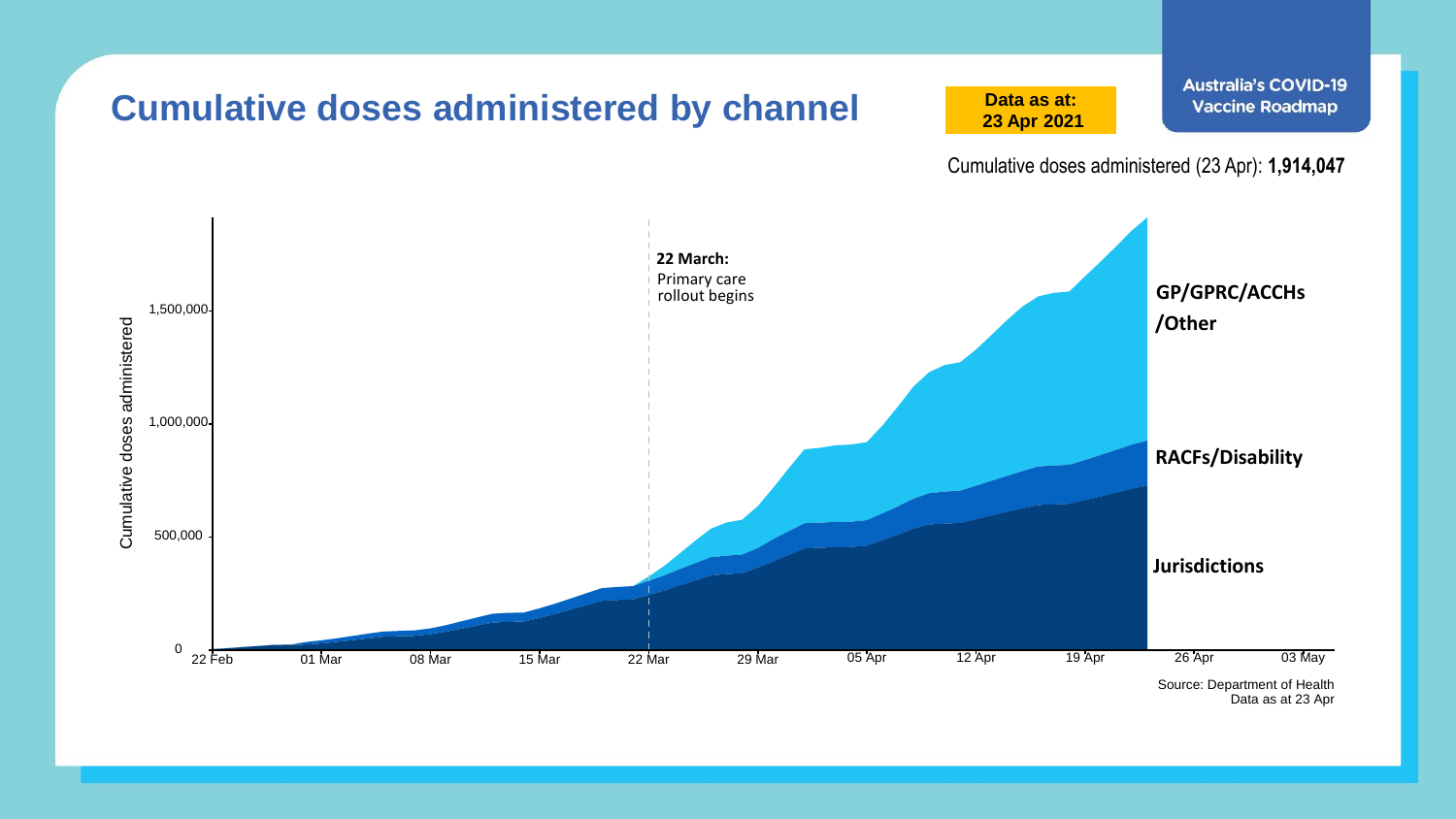#### **International comparisons at equivalent stages of rollout**

**Data as at: 23 Apr 2021**

Cumulative doses administered (23 Apr): **1,914,047**

The x-axis is truncated at the length of Australia's vaccination program. Some countries started later and some countries do not have daily data points so the closest day to AUS's we have data for is used. Israel excluded as it is beyond scale of the graph



Source: Department of Health (Australia), Our World in Data (international) Latest data: 23 April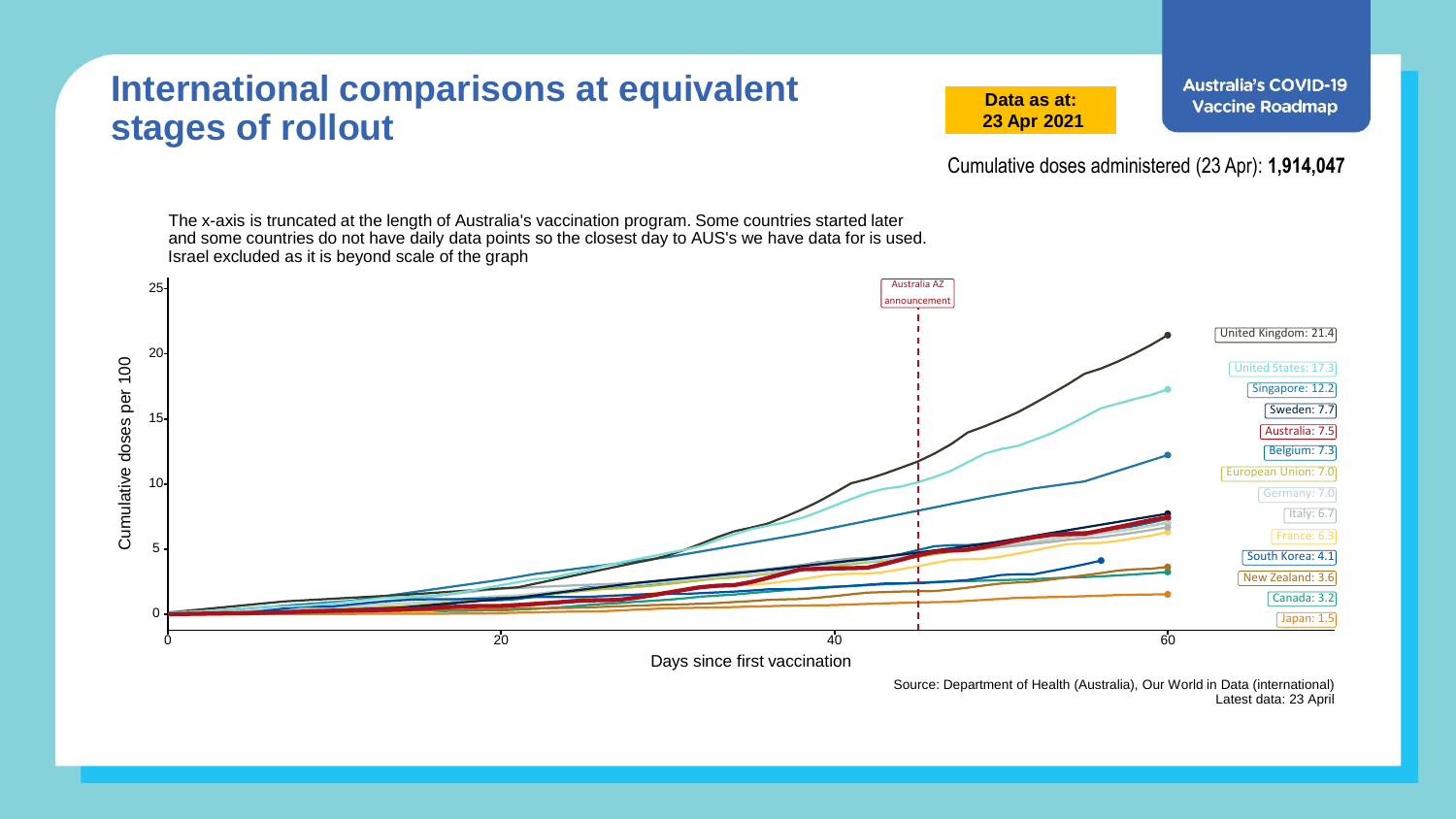### **Commonwealth aged care doses administered**

**Data as at: 23 Apr 2021**